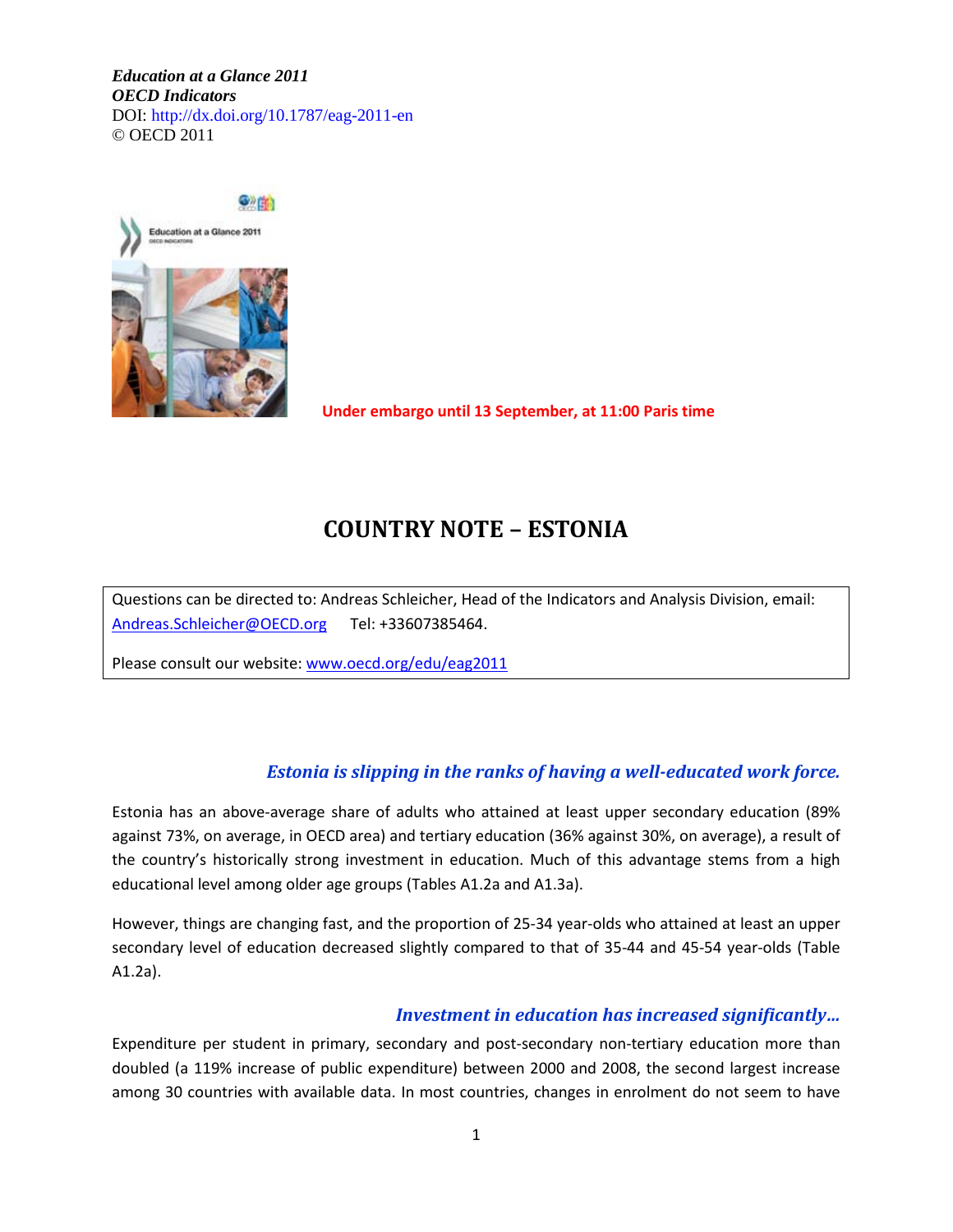been the main factor behind changes in expenditure at these levels. However, in Estonia, a large increase in expenditure (63%) coincided with significant a decrease in enrolment (25%). Nevertheless, in 2008, expenditure per student in Estonia was less than three-quarters of the level of the OECD average (USD 6 054 against USD 8 169).

At the tertiary level, expenditure per student reached USD 5 780 (excluding R&D) in 2008, less than half the OECD average of USD 13 717, and increased by 32% (public expenditure only) between 2000 and 2008, the  $5<sup>th</sup>$  highest increase (Tables B1.1a and B1.5). This resulted from the fact that expenditure on tertiary education more than doubled (a 54% increase) between 2000 and 2008, while enrolment increased by 16%.

#### *At primary and secondary levels, this increase may reflect the rise in teachers' salaries.*

Between 1995 and 2009, teachers' salaries in primary and secondary education increased in real terms in most countries, but in Estonia, the increase was one of the largest among OECD countries. Between 1995 and 2009, the increase in Estonia (69%) was the third highest among OECD countries (84% or more in the Czech Republic and 90% in Turkey). And between 2000 and 2009, the increase in Estonia was the largest among OECD countries (46%, against 7% on average).

While analyses of data from the OECD's Programme for International Student Assessment (PISA) do not establish a significant relationship between spending per student and average learning outcomes across countries, data from PISA on secondary education do suggest that high-performing education systems generally prioritise the quality of teachers over the size of classes. In this respect, investing in teachers' salaries may be especially important.

## *But teachers' salaries are still low, and fail to attract students to the education profession…*

Despite these large increases, teachers in Estonia are among the lowest paid, from an international perspective, and earn less than their peers with similar educational backgrounds.

In 2009, the statutory salary for a teacher at primary or secondary level varied from USD 14 881 at the starting point to USD 21 749 at the top of the scale (on average in the OECD area, statutory salaries, from starting salaries to the top of the scale, vary from USD 29 767 to USD 48 154 at the primary level, from USD 31 687 to USD 51 317 at the lower secondary level, and from USD 33 044 to USD 53 651 at the upper secondary level). Despite the large increase, in real terms, in teachers' salaries between 2000 and 2009 in Estonia (Estonia is among the three countries with the largest increases), statutory teachers' salaries (in USD or relative to GDP per capita) are among the four lowest salaries among OECD countries, regardless of the level of education or the number of years of experience. Moreover, salary scales are less steep than in other countries (Tables D3.1 and D3.4) and lower secondary teachers reach the highest step on the salary scale within seven years. These weak monetary incentives, as teachers approach the peak in their age-earnings profiles, may create difficulties in attracting and hiring teachers.

Compared to other tertiary-educated individuals, a teacher with 15 years of experience can expect to receive only 82% of the earnings of someone working in another profession, less than that observed in other OECD countries (the average varies from 77% for primary teachers to 85% for upper secondary teachers). The relatively low wages for primary, lower secondary and upper secondary teachers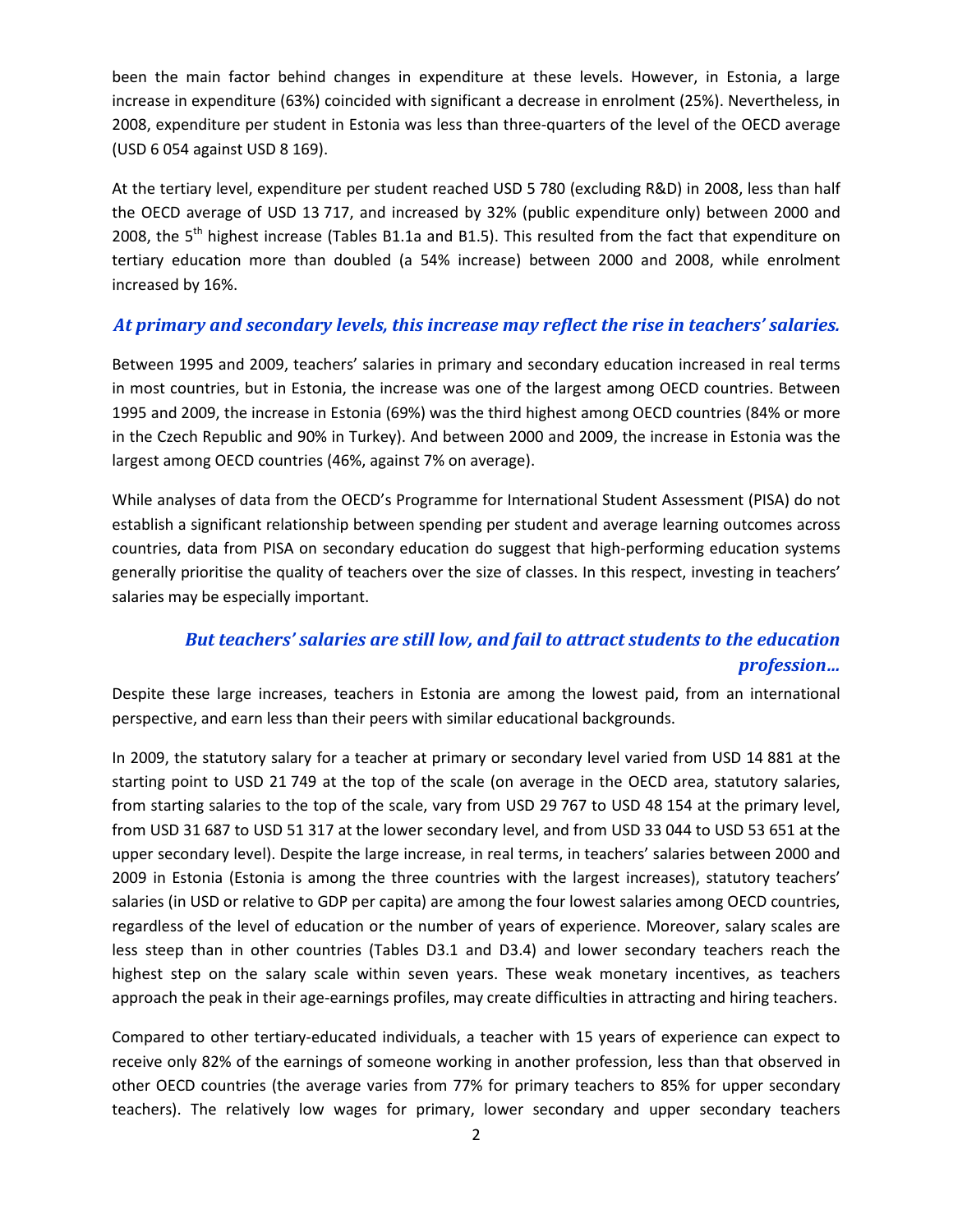compared with the earnings of people with similar educational backgrounds in other occupations suggest that salaries alone will not attract the most talented students to the education profession (Table D3.2).

### *…and result in low salary costs per student.*

The low levels of teachers' salaries in Estonia compared to other OECD countries become the most significant cost driver at primary, lower secondary and upper secondary levels (Chart B7.1 and tables B7.1, B7.2 and B7.3).

Because of low teachers' salaries, salary costs per student in Estonia are the lowest or second lowest among OECD countries: USD 773 at the primary level (the OECD average is USD 2 309), USD 791 at the lower secondary level (the OECD average is USD 2 991) and USD 1 026 at the upper secondary level (the OECD average is USD 3 398). Of the three other factors driving the level of salary cost per student (instruction time, teaching time and class size), the below-average number of instruction hours for students in Estonia also results in low levels of salary cost per student. In 2009, students in Estonia between the ages of 7 and 14 received 5 644 hours of instruction, the second fewest number of hours, against 6 732 hours, on average, in OECD countries (about 3 hours less per week in Estonia than on average in OECD countries) (Chart D1.1 and Table D1.1).

Teaching time and class size have a smaller impact on salary cost in Estonia as they are closer to the OECD averages (see Indicator D2 and D4).

### *Overall national income invested in education remains below the OECD average.*

Despite the fact that expenditure on all levels of education combined increased by more than 60% between 2000 and 2008, spending on educational institutions as a share of GDP remained, at 5.8%, slightly below the OECD average of 5.9% in 2008, as expenditure on educational institutions increased at the same pace as GDP (Table B2.1).

## *Public funding is predominant and, unlike in most other OECD countries, is expanding at the tertiary level.*

The share of public expenditure on education relative to the total public budget has decreased from 14.8% in 2000 to 14.2% in 2008 (Table B4.1), signalling that public spending has expanded more in other areas.

However, education is predominantly funded by public sources. Overall, 95% of total expenditure on education comes from public sources – 10 percentage points more than on average in OECD countries. Pre-primary, primary, secondary and post-secondary non-tertiary education relies nearly exclusively on public funds (99% of expenditure is from public sources, table B3.2a). At the tertiary level, the proportion of expenditure from private sources is 10 percentage points smaller than the OECD average (31%), and Estonia is one of the few countries, along with New Zealand and Slovenia, where this proportion has decreased since 2005, from 30% to 21%, the second largest drop after New Zealand (Table B3.3).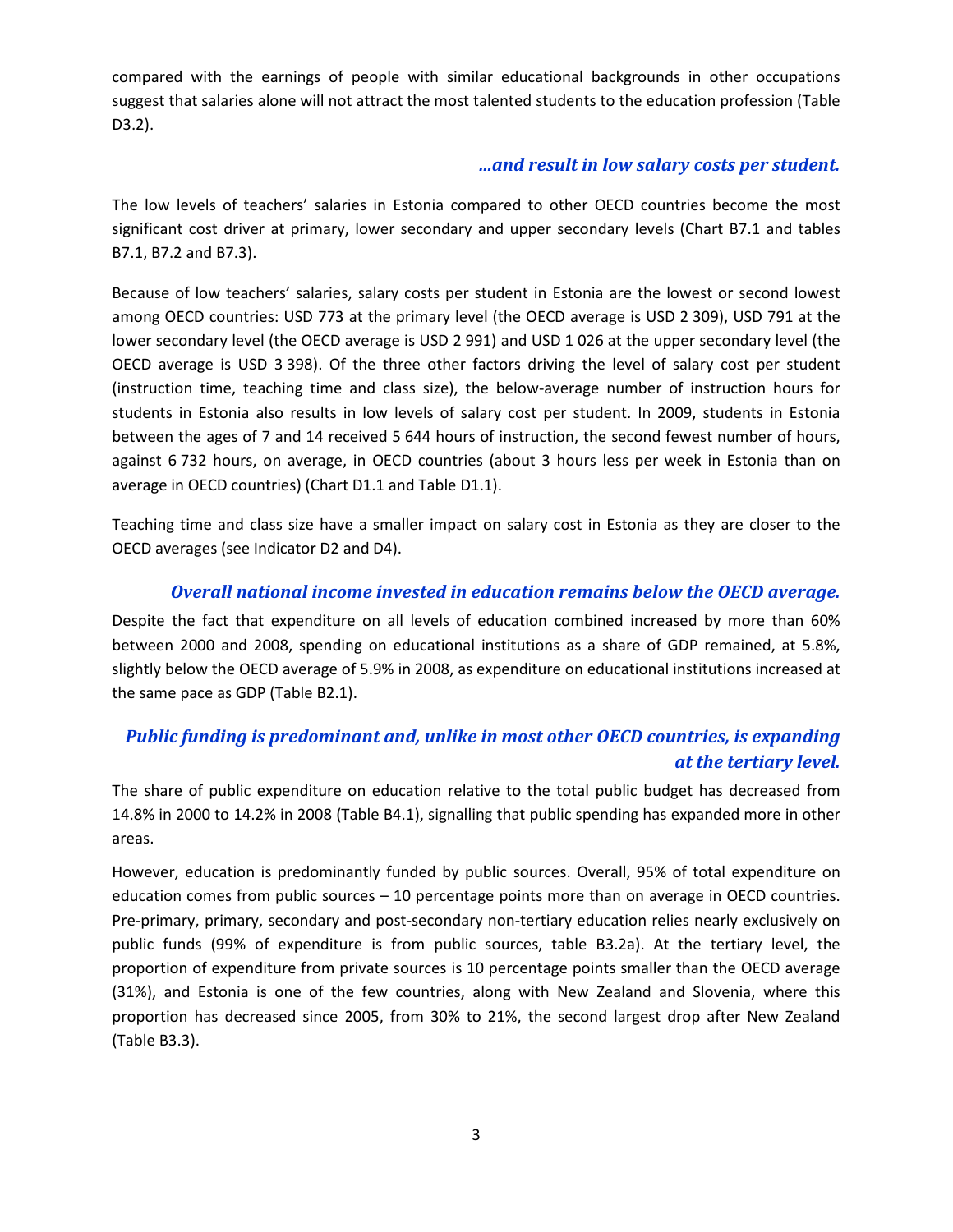# *Investment in education has a great impact on employment prospects, and differences between educational groups are large.*

Education is generally good insurance against unemployment and for staying employed in difficult economic times; this is particularly true in Estonia. Since the start of the recession in 2007, employment rates decreased much more in Estonia than in any other OECD country, except Ireland, but the decline is largest at the lower levels of educational attainment (Table A7.3a).

Between 2007 and 2009, the employment rate among adults who have not completed an upper secondary education dropped by almost 10 percentage points and stood at 47.4% in 2009 (the OECD average is 56%). In comparison, the employment rate for those with a tertiary education fell by only 4.6 percentage points during the period and the overall employment rate remained above 80% (82.8%) in 2009, close to the OECD average of 83.6%. The employment rate among the most qualified adults is over 35 percentage points higher than among those without an upper secondary education. On average in OECD countries, the difference is about 27 percentage points (Table A7.3a).

### *Unemployment rises sharply for those without a baseline qualification.*

In Estonia, as on average across OECD countries, unemployment rates decrease as educational attainment increases. However, in 2009, unemployment rates for those with a tertiary-type A education were above the OECD average (6.3% against 4.4%). Both women and men who did not attain a tertiary level of education were particularly vulnerable: unemployment rates reached 24% (the second highest level after the Slovak Republic) among those without an upper secondary diploma (compared to the OECD average of about 11.5%), and 14.8%, the second highest level after Spain, among those with upper secondary or post-secondary attainment (the OECD average is about 6.8%) (Table A7.4a).

Individuals with less education were particularly hard hit by the recession, and unemployment rates among those without an upper secondary education rose by more than 14 percentage points between 2008 and 2009, the largest change among OECD countries. Even those individuals with an upper secondary education have seen their job prospects deteriorate: unemployment rates among these adults rose above 10% (from 5.2% in 2008 to 14.8% in 2009) (Table A7.4a).

# *The employment advantage for higher-educated individuals does not translate into high earnings premiums...*

Tertiary education brings substantial economic benefits for individuals. On average across OECD countries, a person with a tertiary education can expect to earn over 50% more than a person with an upper secondary education. At 37%, this premium is much lower in Estonia and among the lowest in the OECD area (ranks 25 of 32 countries). However it increased from 29% in 2008 to 37% in 2009, suggesting that the supply of tertiary-educated workers has not kept up with demand.

Meanwhile, the penalty for not completing high school is small. Someone who has not completed an upper secondary education can expect to receive 91% of a high school graduate's earnings (compared to 77%, on average, across OECD countries). Only in Finland and Belgium do those without a baseline qualification earn as much (Table A8.2a).